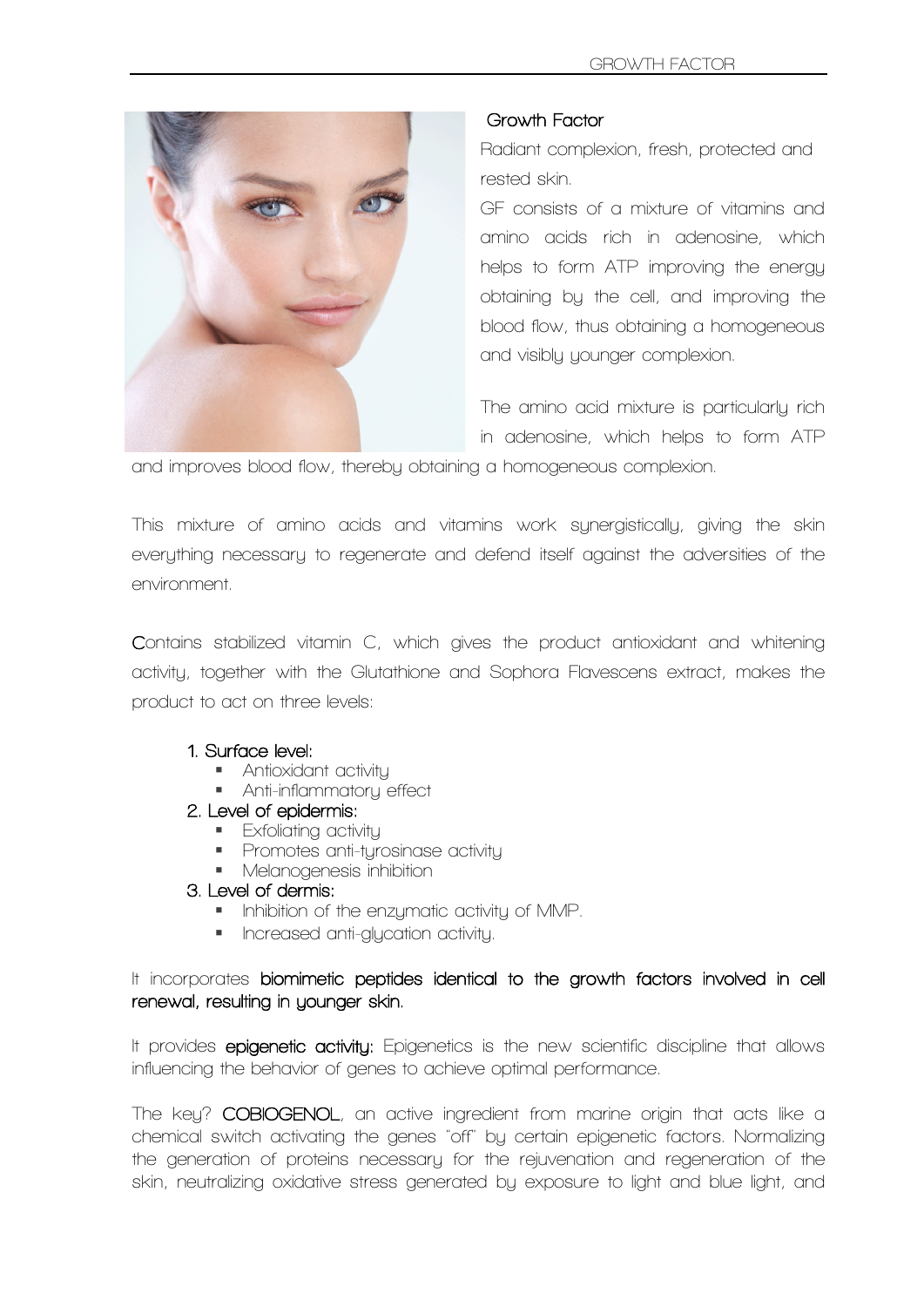**re-structuring the stratum corneum, the outermost layer of skin, key in maintaining its Barrier and protective function.**

**All properties claimed for this product have been clinically demonstrated:**

- **Antioxidant activity**
- **Anti-inflammatory effect**
- **Exfoliating activity**
- **Anti-tyrosinase activity**
- **Inhibiting activity of melanogenesis.**
- **Epigenetic activity**
- **Protection against Electromagnetic radiation and Blue-Light**

#### **Introduction:**

**A radiant complexion is associated with beauty. The pigment distribution, melanin, and skin texture vary according to health status and age. An irregular coloration is an indicator of the age of the skin, since the aging is associated with the presence of dark spots.**

**The difference in skin color is mainly due to the presence of melanin, a pigment that protects from external aggressions, such as UV rays.**

**When the body generates too much melanin to protect itself from this aggressions, or simply because of aging, accumulations can be created causing blemishes or changes in skin tone. This disorder is called hyperpigmentation and can affect all skin types.**

**Hyperpigmentation is the third major cosmetic concern, as it is one of the obvious signs of the decline of youth. For this reason, the cosmetic goal is to reduce blemishes and age spots, and to improve the skin tone.**

- **It allows to recover the luminosity and light lost as a result of the chronological aging, or an undue exposure to the UV rays (photo-aging), as well as numerous aggressions to which our skin is exposed daily (pollution, cold , tobacco, poor diet, lack of sleep, stress, ...).**
- **With a continuous use, it manages to homogenize skin tone and reduce unwanted pigmentation.**
- **Contributes to reduce wrinkles and lines of expression through the synthesis of collagen and elastin.**
- **It increases skin's the face lack of firmness, smooth and elasticity by stimulating the synthesis of collagen which contributes to regenerate the tissue support dermal matrix.**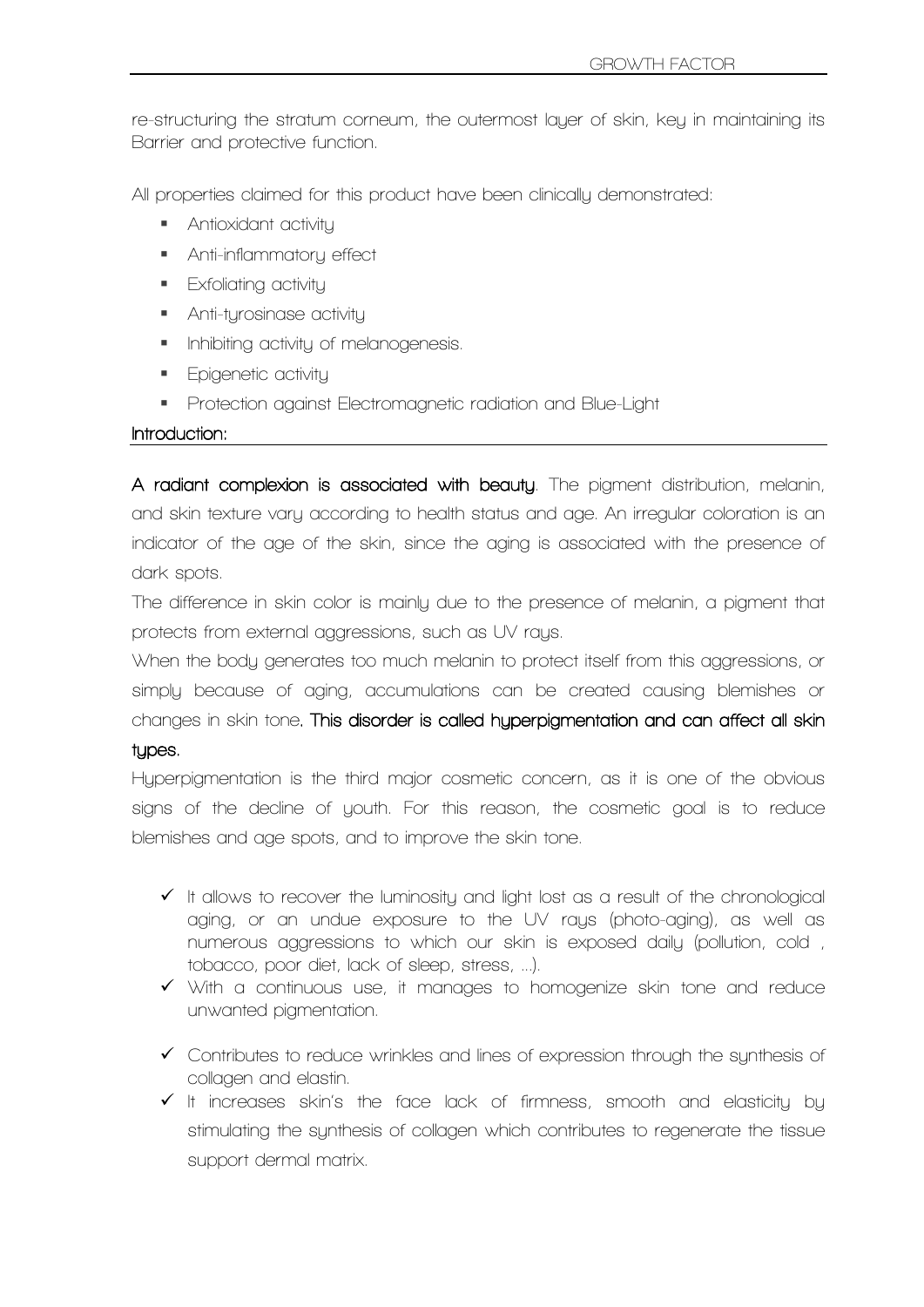# **BIOACTIVE INGREDIENTS IN GF#2 ANTIAGING:**

#### **REVITALIN PF: Improves circadian rhythms to get a young and radiant complexion**

**It offers real benefits by increasing the oxygen content and its consumption by the skin to help provide energized and revitalized skin that looks and feels good. The amino acid mixture is particularly rich in adenosine, which helps to form ATP and** 



**improves blood flow, thereby obtaining a homogeneous complexion.**

## **REVITALIN® PF Recharges the cellular energy during the night.**

**During the night, the cells are not stressed and are in the process of renewal. REVITALIN® PF gives you the energy you need to recharge and recover!**

### **REVITALIN® PF Increases cellular energy during the day**

**During the day, the cells are stressed and the energy level is lower than at night. REVITALIN® PF gives them the energy to defend themselves against the environment around them.**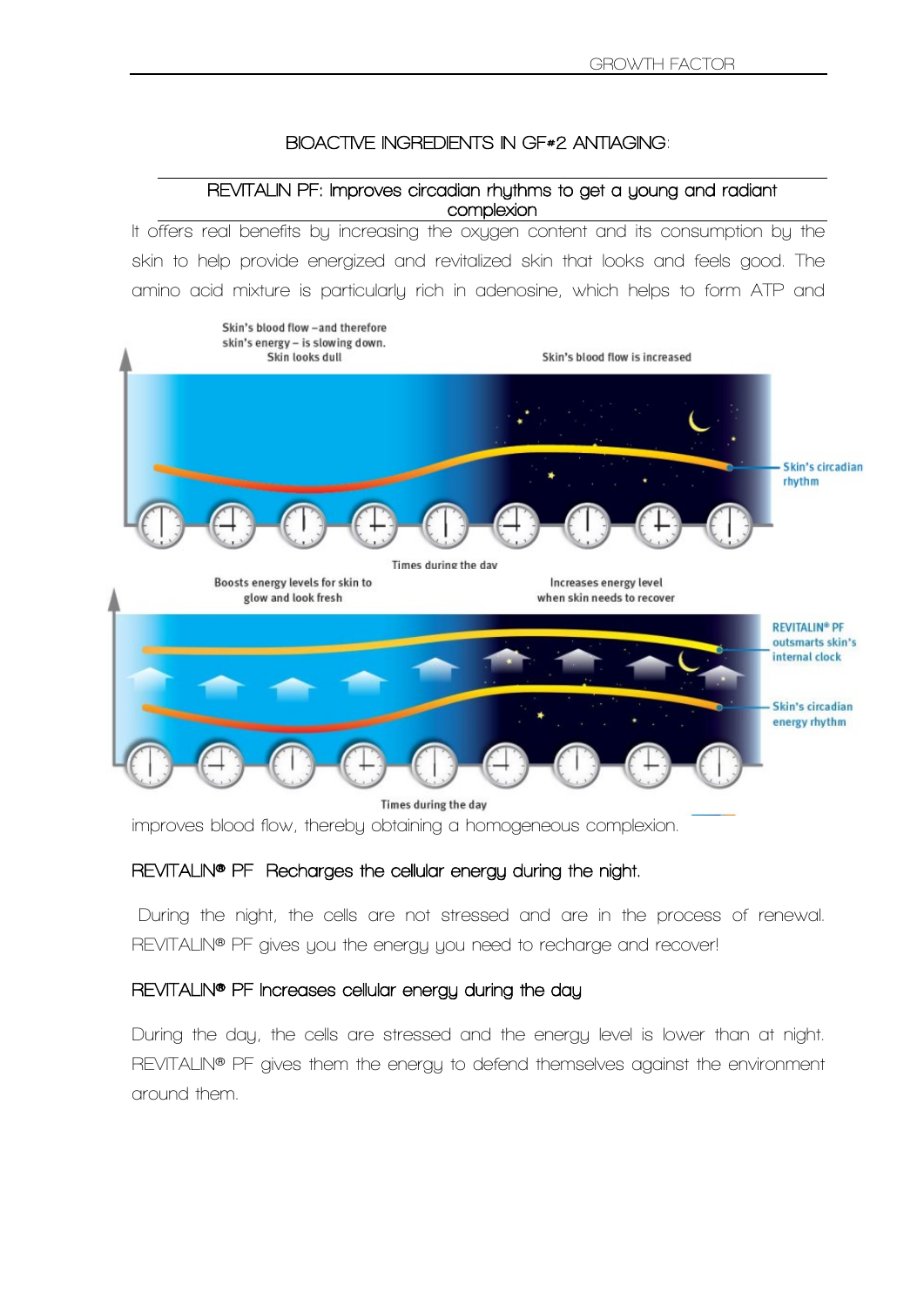# **SCELLEYE: BIO-MIMETICAL PEPTIDE. Plant Growth Factor**

## **What are growth factors?**

**Growth factors are proteins that bind to their own receptors on the cell surface with the primary result of activating cell proliferation and / or differentiation.** 

**Growth factors regulate the expression of the constituent proteins of the extracellular matrix: collagen, elastin, laminin, etc.**

### **What are bio-mimetic peptides?**

**They are synthetic agonists (which have the same function) as natural growth factors and completely mimic their action, providing the same clinical benefits.** 



**Scelleye Contains plant-IGF-1 from wild plant biofactories to help you design your true beauty covering multiple eye care concerns such as UV, pollutants, wrinkles and dark circles.**

### **COBIOGENOL: Electromagnetic protection, protection against Blue-Light. Epigenetic Science**



 **First active ingredient focused on reducing the biological disorders produced by exposure to Electromagnetic Radiation.** 

**Electromagnetic waves are a form of energy consisting in vibrations of electric and magnetic fields. We live in a sea of invisible electronic pollution, which is becoming toxic to our health.**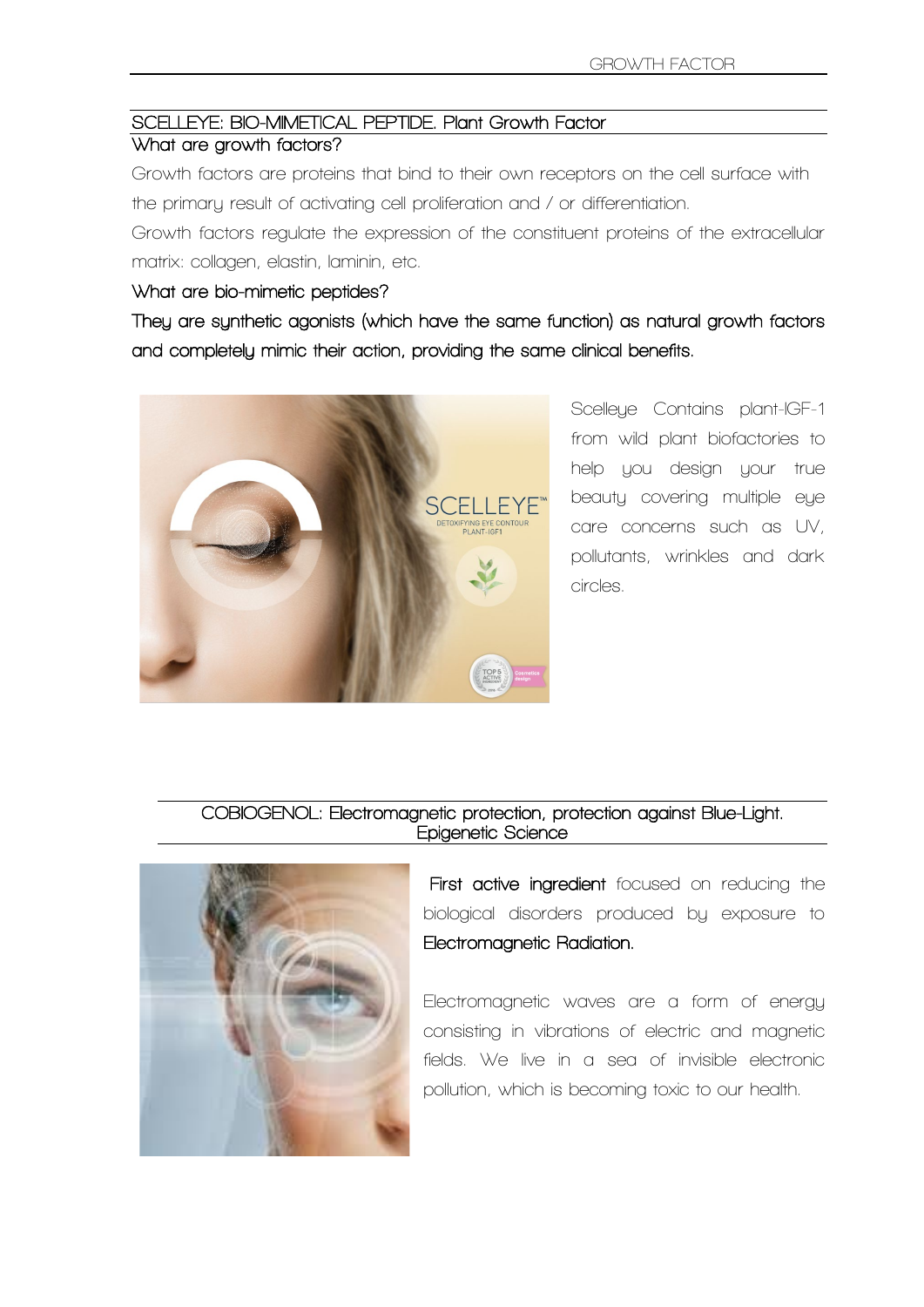#### **Oxidative Stress**



**Several studies [1][1][3] have shown that skin exposure to cell radiation suffers several biological parameter alterations:**

 **Massive increase in free radical production (ROS)**

**Decrease in cell regeneration** 

 **Lost in cohesion between keratinocytes**

**Stratum corneum weakening**

**Disturbed skin refraction: lost in brightness, becoming dry and uncomfortable**

**COBIOGENOL, is a functional ingredient proved to reduce the skin biological alterations, resulted from the exposure to EMR.** 

**It helps at the restoration process of the skin, being a specific anti-stress agent. It is a concentrated solution of purified marine glycogen, ready to use at cosmetic skin care preparations.**



**Glucose is the most important sugar at the cellular level. It plays a very important role in the energetic metabolism of the cells. Its energy is used at the restoration process of the skin.**



**The goal of this study was to evaluate the capacity of COBIOGENOL in protecting cells from the damage caused by induced electromagnetic radiation (EMR), by reducing oxidative stress (ROS).** 

**To this end, Human keratinocyte cells were exposed to 6 hours of EMR generated by a mobile phone to assess the response of skin cells to the induced oxidative stress and test** 

**the potential of COBIODEFENDER EMR to prevent EMR-induced ROS.**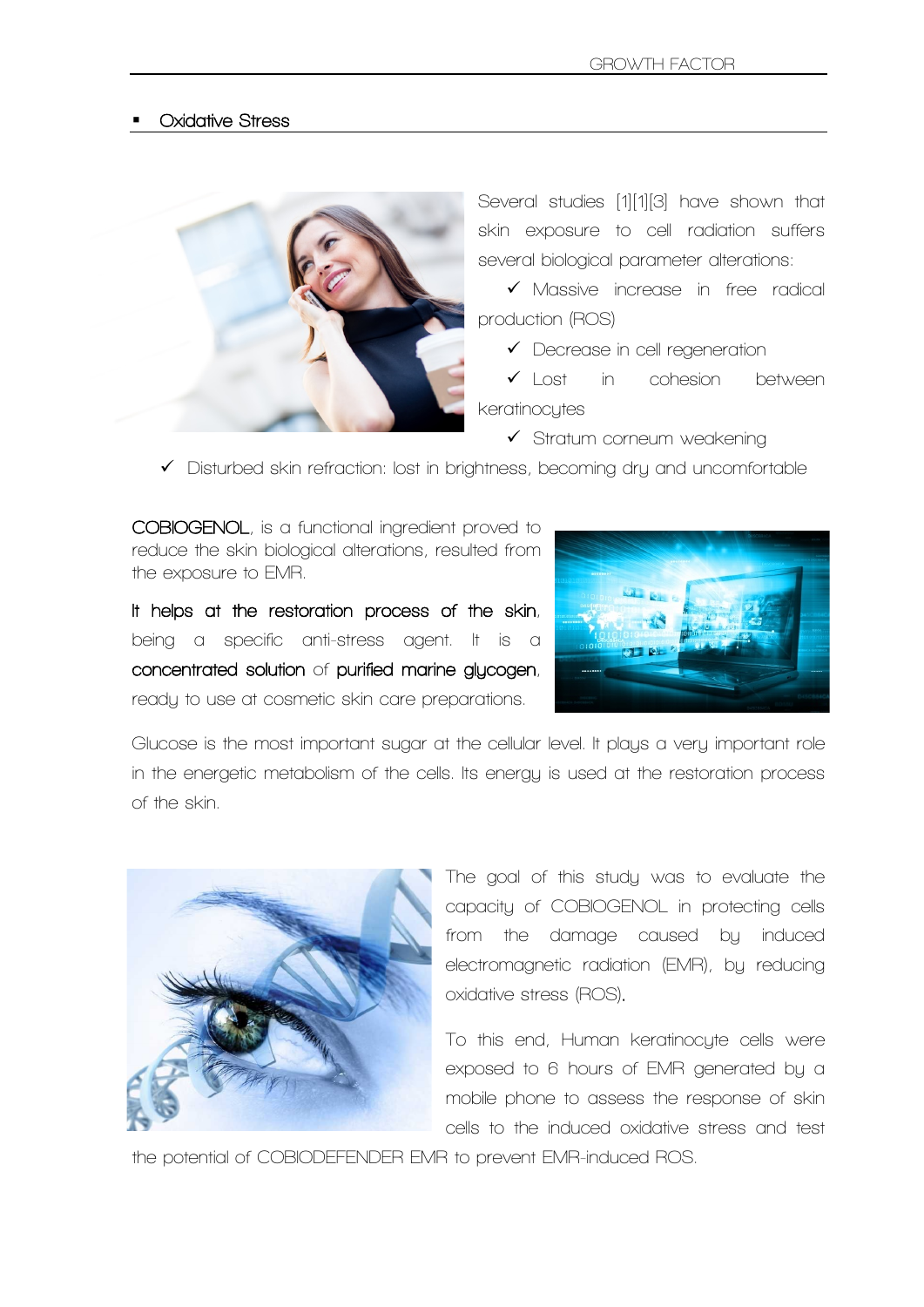### **Cellular epigenetic rejuvenation**

# **Epigenetics is a new paradigm in the Science of Anti-Aging.**

**Epigenetic change happens regular and naturally but can also be influenced by several factors including age, the environment (UV radiation, pollution…), lifestyle, emotions and diseases and much more that are yet to be discovered.**

**These factors discussed above, have the ability to "turn" or "turn off" certain genes, whose effects will be observed physically or physiologically.**

**The "on" or "off" effect of genes can be accomplished by three mechanisms:**

- **1) MicroRNAs**
- **2) Histone modification**
- **3) DNA mutilation**

# **What are miRNAs?**

**MicroRNAs turn on and off numerous biological processes such as cell survival, skin repair, processes, hair growth…**

# **Epigenetics and the future of skin care**

**We can regulate microRNA expression to rejuvenate. miRNAs are involved in regulation processes such as cell cycles, DNA repair systems, reactions to oxidative** 



**stress, apoptosis.**

**COBIOGENOL is a natural epigenetic active ingredient that can regulate microRNA expression. This means that it has the ability to act on the expression of miRNAs and "switch on" or " switch off" certain genes.**

### **Summary of COBIOGENOL activity:**

- **Protection of oxidative stress caused by electromagnetic radiation**
- **DNA protection and rejuvenation**
- **Anti-aging activity**
- **Aged cells acquire characteristics of young cells**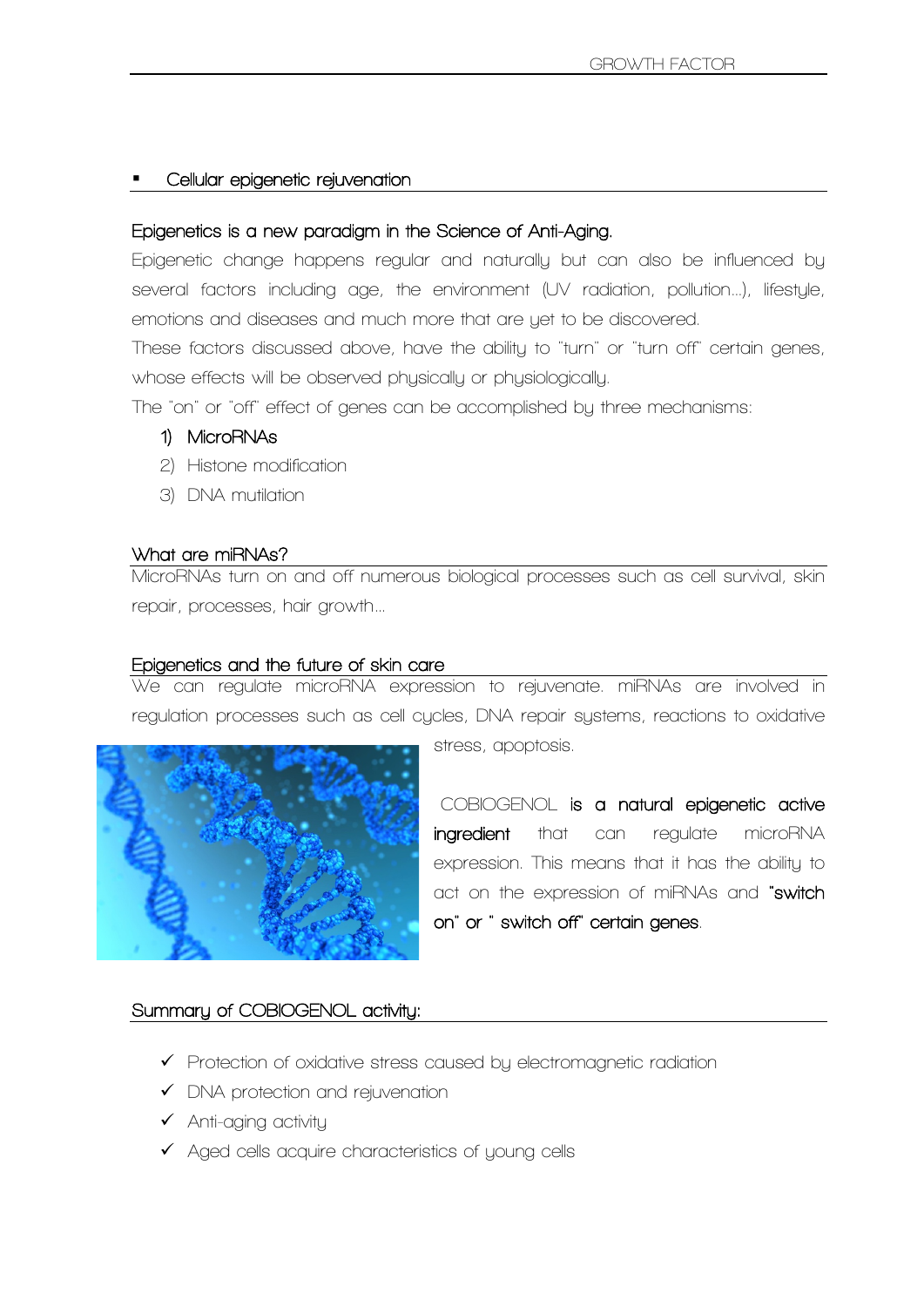#### **CORUM 9515: New generation of stable vitamin C**



**CORUM 9515 is a new generation of stable vitamin C derivative that provides superb whitening effects, serves to promote collage synthesis and protects DNA damage.** 

- **Effective and stable skin lightening agent**
- **Balance the skin tone**
- **Reduce dark spot**
- **Prevent photoaging**
- **Increase collagen synthesis**
- **Excellent anti-oxidation properties**
- **Scavenge radical**
- **DNA protection**

**Vitamin C, or L-ascorbic acid, acts as a cofactor for collagen synthesis. It has a high regenerating ability, by** 

**its collagen synthesis stimulating activity.**

**Vitamin C is essential for the proline hydroxylation, therefore in the development and maintenance of collagen integrity. In addition, vitamin C inhibits the synthesis of Extracellular Matrix Metalloproteinase enzymes of, enzymes which stimulates collagen degradation in the dermis.**

**Vitamin C's collagen stimulating properties provides it with wound healing properties, caused by trauma, cuts, burns, or surgery. It is also suitable for the formation of new tissues.**

**Its chemical structure is similar to that of glucose (in many mammals and plants, this vitamin is synthesized from glucose and galactose). All compounds which possess the biological activity of ascorbic acid are known as Vitamin C. We should note that the only active form of Vitamin C is L-Ascorbic Acid.**

**As Vitamin C is a water-soluble substance, it is rapidly eliminated from the organism. Our body tends to protect vital organs, so any vitamin deficiency is felt primarily in the skin (less vital organ), which explains the importance of its topical application.**

**Pure Vitamin C is very unstable and sensitive to oxidation. Vitamin C contained is stabilized by an ethyl group and its effectiveness has been tested clinically:**